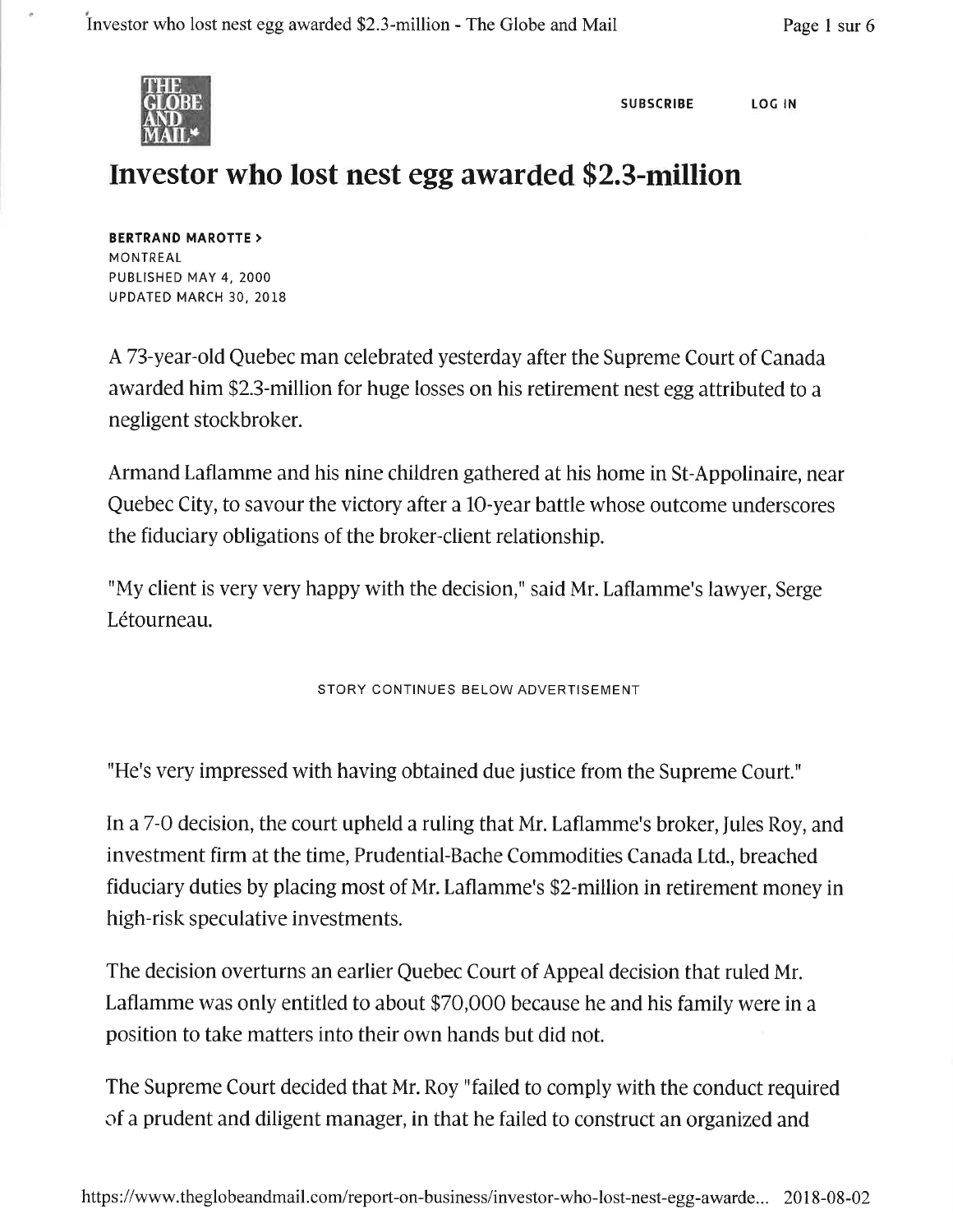portfolio, carried out transactions that were inconsistent with the client's  $r$ uctions, acquired speculative securities and failed to have regard to his client's investment objectives," Mr. Justice Charles Gonthier said in his written reasons.

Edward Aronoff, the lawyer acting for Mr. Roy and Mr. Roy's former brokerage, said yesterday Mr. Roy was "unfairly maligned" in the case, which wended its way through Quebec courts.

"He was not the dishonest, disreputable person he was made out to be," Mr. Aronoff said.

Acting on the advice of his accountant, Mr. Laflamme and his son Benôit met in April, 1987, with Mr. Roy, who was at the time a securities dealer in the Montreal office of Burns Fry. Mr. Laflamme, who had only a Grade 4 education and no investment experience, was looking for a place to put \$2.2-million in proceeds from the sale of his share of the door and window business he owned with his brother. He planned to use the money for his retirement.

STORY CONTINUES BELOW ADVERTISEMENT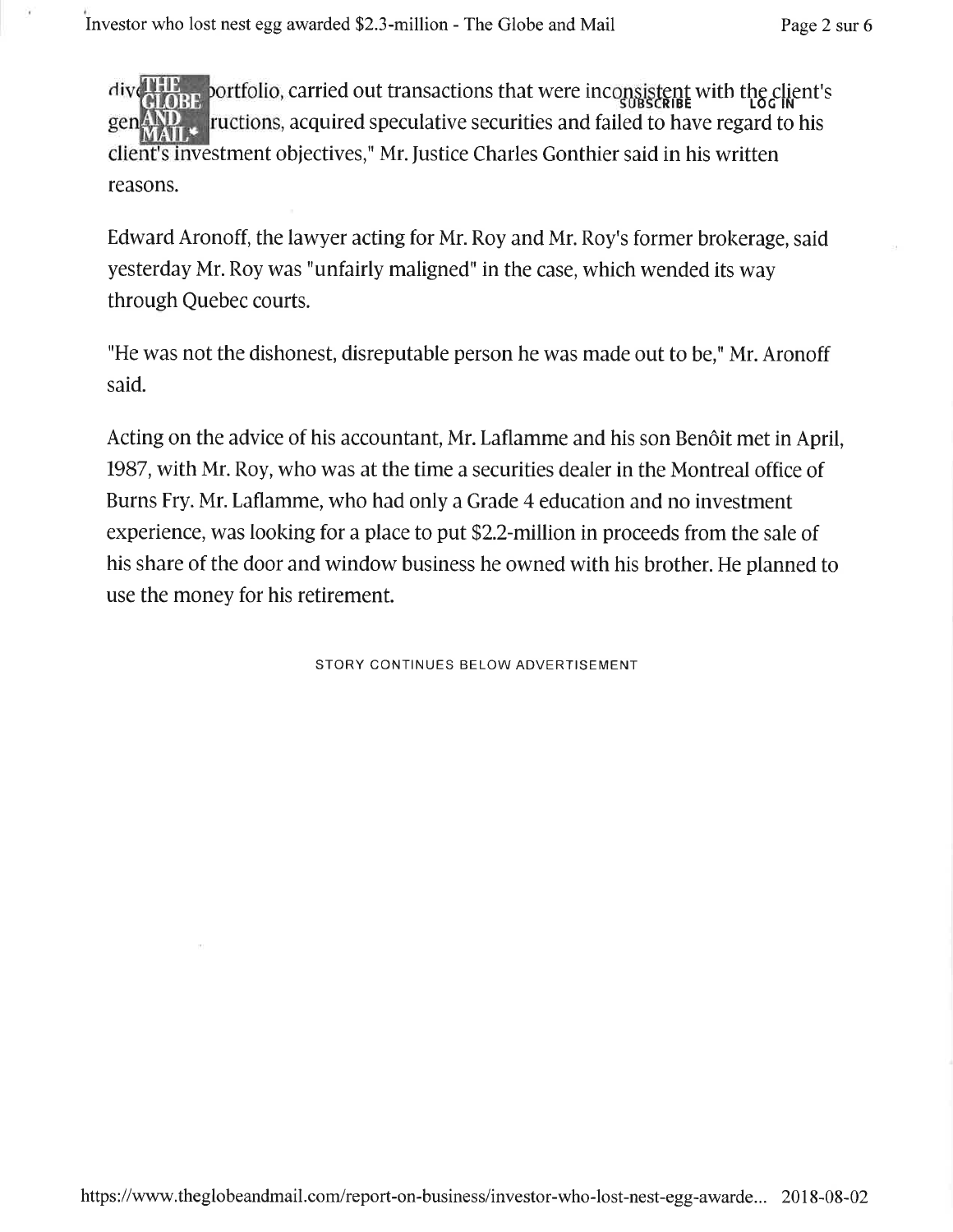

STORY CONTINUES BELOW ADVERTISEMENT<br>SUBSCRIBE LOG IN

Between May, 1987, and April, 1988, Mr. Roy made investments in a variety of Canadian and U.S. vehicles, including securities, warrants, call options, put options, mutual funds, debentures and government bonds.

The investments led to a loss of about \$200,000.

In April, 1988, Mr. Roy took Mr. Laflamme's account with him when he left Burns Fry (now part of BMO Nesbitt Burns) to join Prudential-Bache Commodities Canada, which has since been absorbed by the parent company, **Prudential Securities Inc.** of New York.

The Laflamme family members were stunned to discover, in June of 1988, that Mr. Roy was managing the portfolio on margin without their knowledge and that <sup>a</sup> number of the investments were speculative and not appropriate to a retirement fund, according to the facts in the Supreme Court decision.

Mr. Laflamme's daughter, Suzanne, wrote to Mr. Roy on fuly 15, 1988, advising him to limit stock market investments to \$500,000 and to no longer use a line of credit.